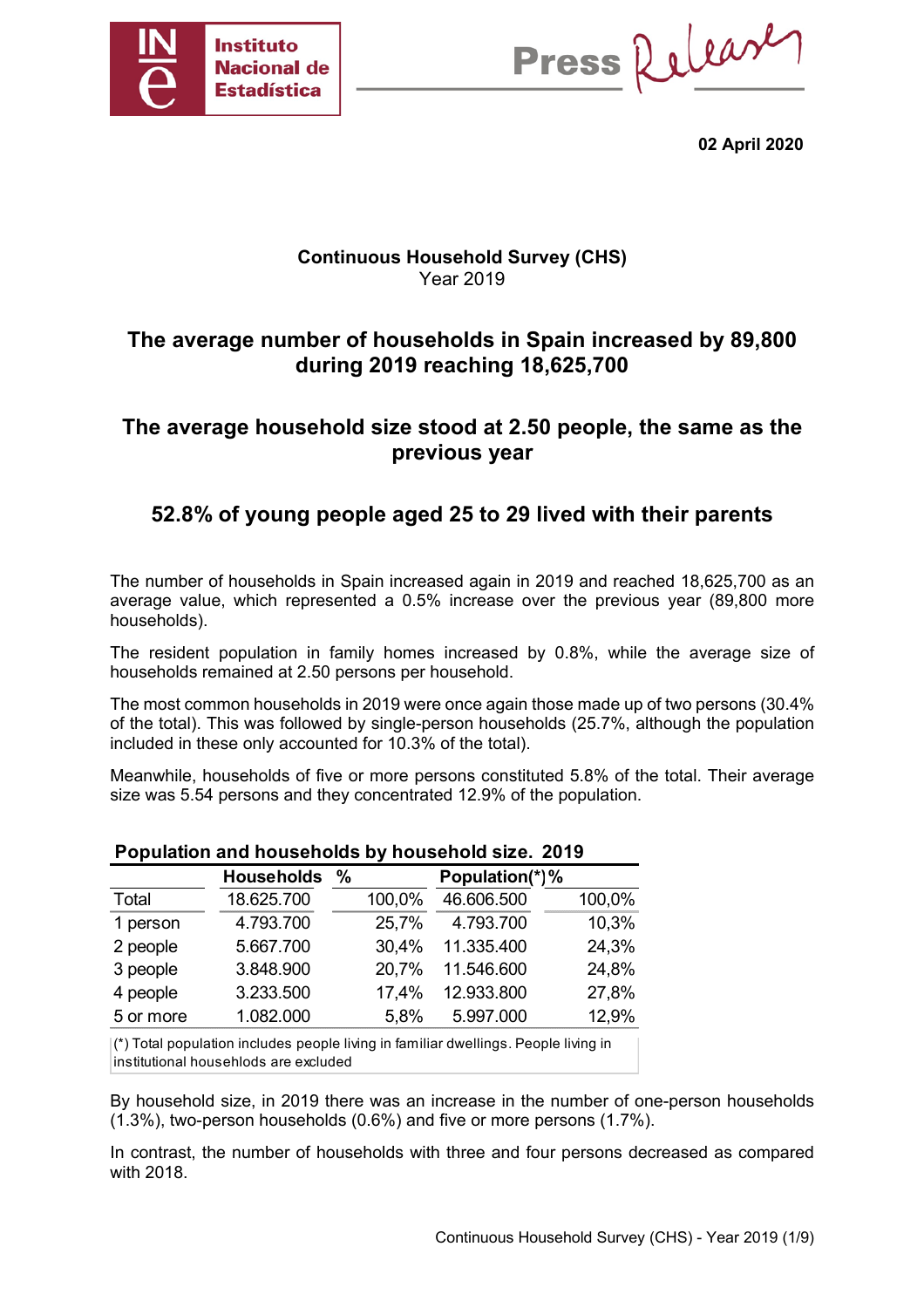

#### **Evolution in number of households 2018-2019 by household size**

## **Households Comprised of Couples**

The most frequent type of household in 2019 was that comprised of couples, with or without children, which accounted for 54.5% of the total.

Considering the number of children living with the couple, in Spain there were 3.94 million households consisting of couples without children, 2.92 million couples with one child and 2.75 million couples with two children.

The number of couples with three or more children stood at 550,400, with a decrease of 4.5% as compared with 2018.

|                                                  | 2019       | %     | 2018       | %     | <b>Absolute</b><br>growth | <b>Relative</b><br>growth |
|--------------------------------------------------|------------|-------|------------|-------|---------------------------|---------------------------|
| Total                                            | 18.625.700 | 100,0 | 18.535.900 | 100,0 | 89.800                    | 0.5                       |
| single-person households                         | 4.793.700  | 25,7  | 4.732.400  | 25,5  | 61.300                    | 1,3                       |
| Couples without dependent children               | 3.937.200  | 21,1  | 3.913.900  | 21,1  | 23.300                    | 0,6                       |
| Couples with dependent children                  | 6.219.000  | 33,4  | 6.298.200  | 34,0  | $-79.200$                 | $-1,3$                    |
| - With 1 child                                   | 2.916.800  | 15,7  | 2.941.300  | 15,9  | $-24.500$                 | $-0.8$                    |
| - With two children                              | 2.751.800  | 14,8  | 2.780.800  | 15,0  | $-29.000$                 | $-1,0$                    |
| - With three or more                             | 550.400    | 3,0   | 576.100    | 3,1   | $-25.700$                 | $-4,5$                    |
| Monoparental household (one adult with children) | 1.887.500  | 10,1  | 1.878.500  | 10,1  | 9.000                     | 0,5                       |
| One family nucleus plus other people             | 806.400    | 4,3   | 806.200    | 4,3   | 200                       | 0,0                       |
| Two or more family nuclei                        | 423.600    | 2,3   | 368,000    | 2,0   | 55.600                    | 15,1                      |
| People not forming any family nucleus            | 558.200    | 3,0   | 538.700    | 2,9   | 19.500                    | 3,6                       |

#### **Variation of most frequent household types**

If we include other types of households in which, apart from the couple, there were also other members, then the figure for 2019 reaches 10.8 million households in which a couple was living. And if we include households with more than one couple, a total of 11.3 million of couples was reached.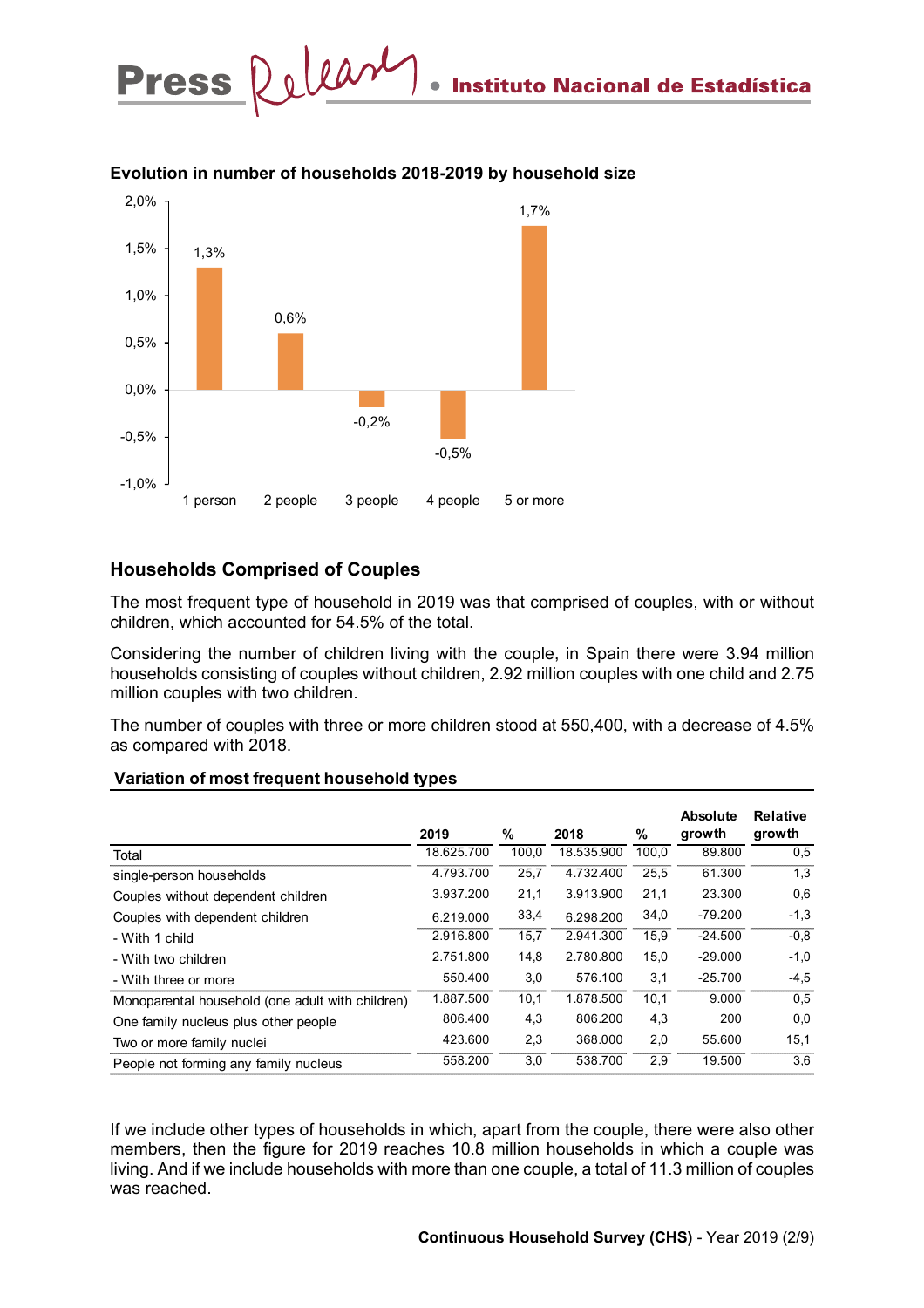|               | 2019       | $\frac{0}{0}$ | 2018       | $\frac{0}{0}$ | <b>Absolute</b><br>growth | <b>Relative</b><br>growth |
|---------------|------------|---------------|------------|---------------|---------------------------|---------------------------|
| Total couples | 11.344.600 |               | 11.280.900 |               | 63.700                    | 0,6                       |
| Different sex | 11.244.000 | 99.1          | 11.184.700 | 99,1          | 59.300                    | 0,5                       |
| Same sex      | 100.600    | 0.9           | 96.200     | 0.9           | 4.400                     | 4,6                       |
| Married       | 9.563.100  | 84,3          | 9.655.100  | 85,6          | $-92.000$                 | $-1,0$                    |
| Not married   | 1.781.500  | 15,7          | 1.625.800  | 14,4          | 155.700                   | 9,6                       |

### **No. of Couples. Variation 2018-2019**

Press Relear

(\*) These data can be affected by sampling error and should be interpreted carefully

Married couples accounted for 84.3% of the total in 2019 and de facto couples were 15.7% (both members were single in 71.0% of the cases). The number of married couples decreased by 1.0% as compared with 2018, while the number of unmarried couples increased by 9.6%.



#### **No. of couples by marital status and number of dependent children**

Not married Married

According to the the legal cohabitation status, the highest percentage of de facto couples was observed in couples without children (with 884,800, representing 19.8% of the total). In the case of couples with two and three or more children, this percentage stood at around 10.7%.

#### **Single-person households**

In Spain there were 4,793,700 people living alone in 2019. Of this figure, 2,009,100 (41.9%) were people aged 65 or more. And, of these, 1,452,300 (72.3%) were women.

As for single-person households of people under 65 years old, 59.2% were men and 40.8% were women (1,647,200 compared with 1,137,200).

Compared to the average values for 2018, the number of people living alone increased by 1.3% in 2019 (61,300 more).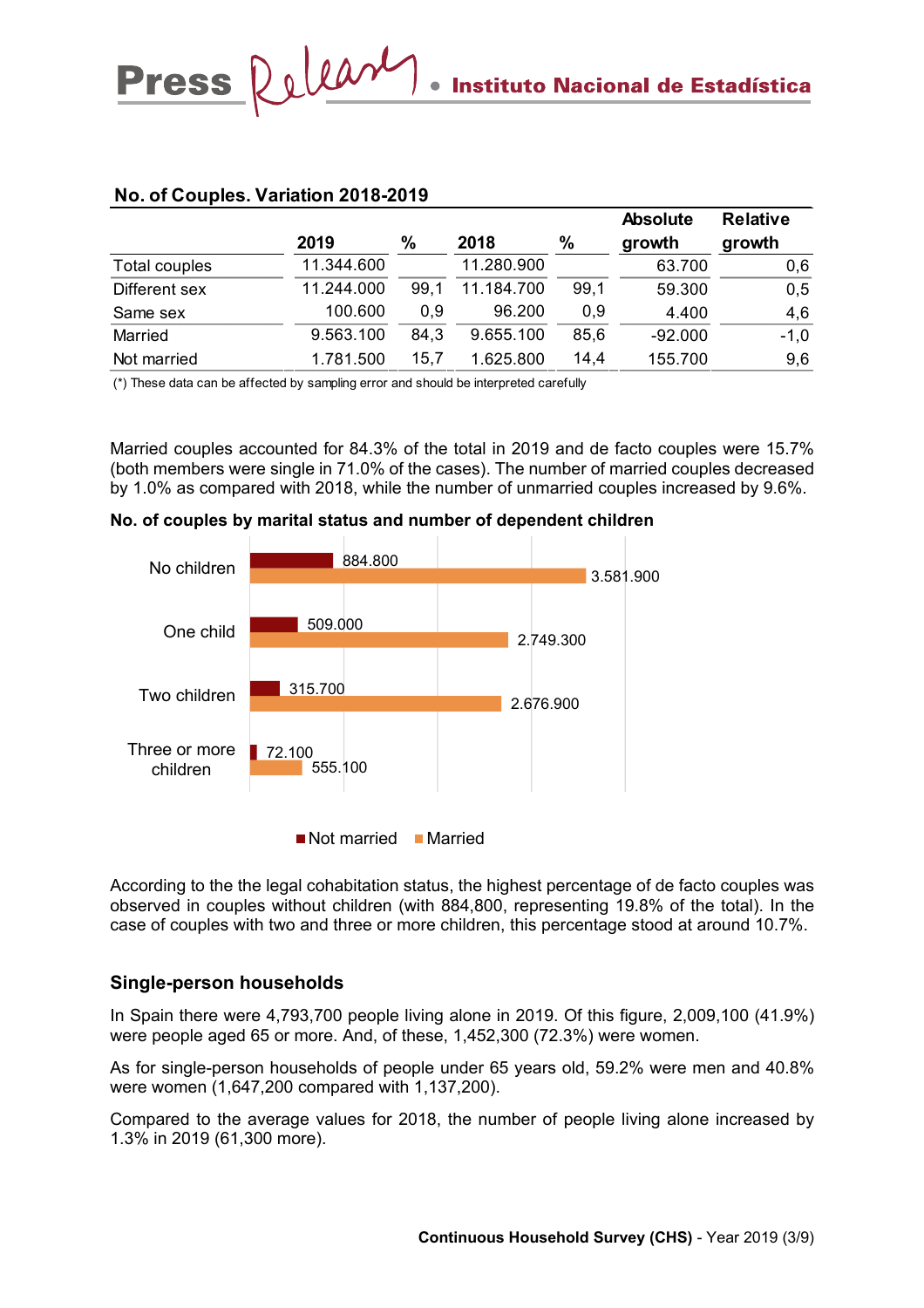By age group, single-person households of people aged 65 and over decreased by 1.4%, while those made up of persons under 65 increased by 3.3%.

By sex, single-person households of women grew by 0.9%, and those of men by 1.8%.

|                              |            |           |           | <b>Absolute</b> | <b>Relative</b> |
|------------------------------|------------|-----------|-----------|-----------------|-----------------|
| <b>Age</b>                   | <b>Sex</b> | 2019      | 2018      | growth          | growth          |
| Total                        | Total      | 4.793.700 | 4.732.400 | 61.300          | 1,3%            |
| Less than 65 years old Total |            | 2.784.500 | 2.694.800 | 89.700          | 3,3%            |
|                              | Men        | 1.647.200 | 1.593.800 | 53.400          | 3,4%            |
|                              | Women      | 1.137.300 | 1.101.000 | 36.300          | 3,3%            |
| 65 and over                  | Total      | 2.009.100 | 2.037.700 | $-28.600$       | $-1,4%$         |
|                              | Men        | 556.800   | 572.100   | $-15.300$       | $-2,7%$         |
|                              | Women      | 1.452.300 | 1.465.600 | $-13.300$       | $-0,9%$         |

With regard to marital status, the most frequent one-person households of men consisted of single persons (57.8% of the total) and those of women consisted of widows (46.0%).



**Single-person households by sex and age**

Press Relear



By age, 42.3% of women aged 85 and older lived alone, compared with 21.8% of men.

The percentage of people living alone differs by sex and age. It was higher in men up to 64 years of age. Above 65, this tendency was higher in women.

In younger age groups (under 25) the propensity to live alone was only 1.3% in men and 1.4% in women.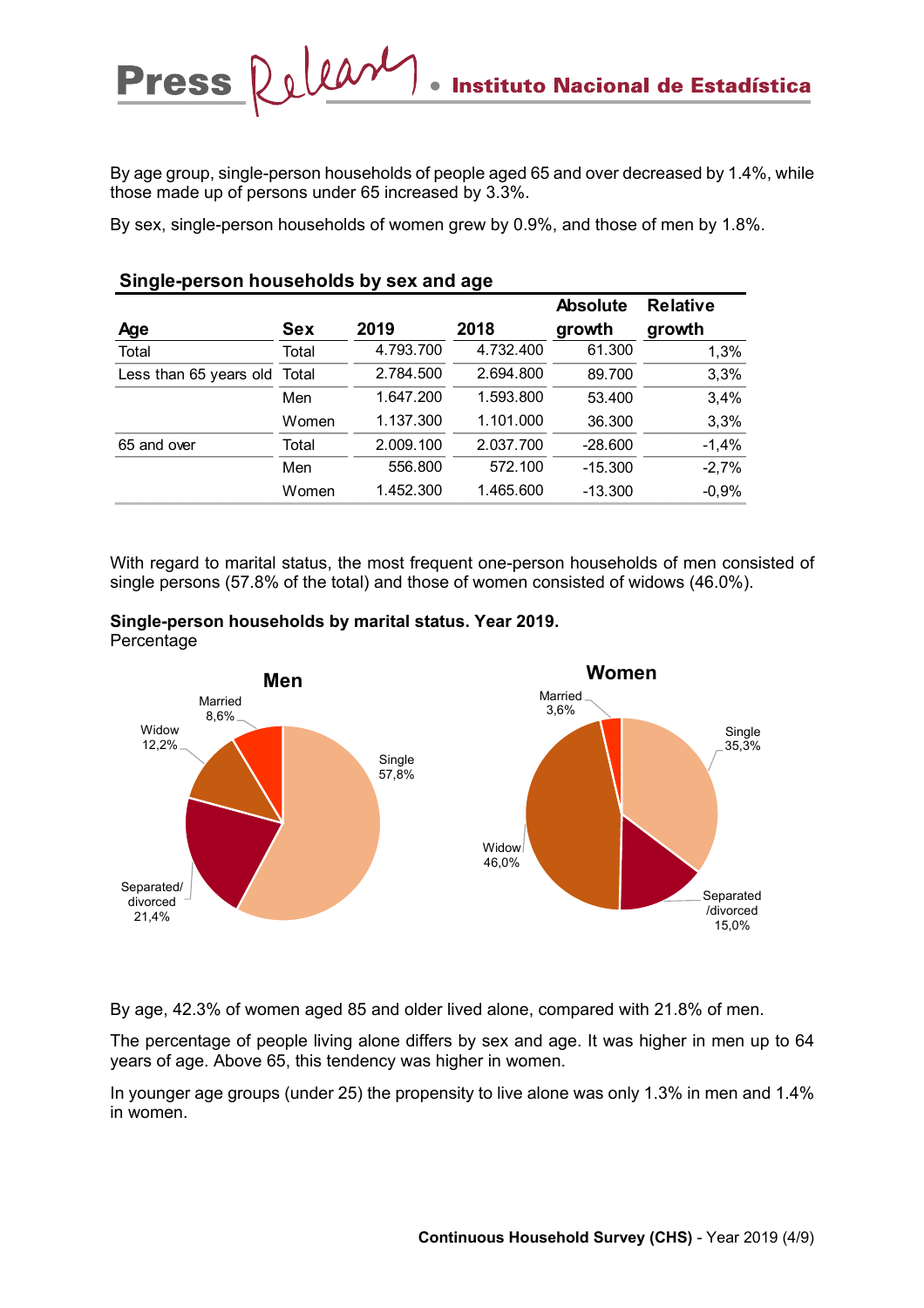

#### **People living alone by sex and age. Year 2019.** Percentage

## **Single-parent households**

In 2019, single-parent households (formed by one single parent with children), were mostly comprised of a mother with children. Specifically there were 1,530,600 (81.1% of the total), compared to 356,900 for a father with children.

The number of single-parent households increased by 0.5% compared with 2018. The number of mothers with children decreased by 0.5%, while the number of fathers with children increased by 4.9%. The type of household comprised of a father with one or more children, all under the age of 25, grew by 0.5%.

In 40.5% of households of mothers with children, the mother was a widow, in 38.8% separated or divorced, in 14.4% single, and in 6.3% married.

|                      |           |           | <b>Relative</b> |
|----------------------|-----------|-----------|-----------------|
|                      | 2019      | 2018      | growth $(\%)$   |
| Total                | 1.887.500 | 1.878.500 | 0,5             |
| Mother with cihldren | 1.530.600 | 1.538.200 | $-0,5$          |
| - Aged less than 25  | 764.000   | 771.600   | $-1,0$          |
| Father with children | 356.900   | 340.300   | 4,9             |
| - Aged less than 25  | 178.100   | 177.200   | 0.5             |

#### **Single-parent households variation**

## **Tenure status of dwelling**

In 2019, 76.1% of households were living in owner-occupied dwellings, both with and without outstanding payments. On the other hand, households living in rented dwellings stood at 18.3%, as compared to 17.8% in 2018.

The tenure status of dwellings varies according to nationality. Thus, 58.5% of households with at least one foreign member lived in rented dwellings, compared to 12.5% of households with all members of Spanish nationality.

On the other hand, the percentage of households with at least one foreign member owning a dwelling with outstanding payments decreased to 19.4%, from 19.7% in 2018.

In households with all members of Spanish nationality, the percentage of households they owned with outstanding payments decreased to 28.1% from 28.7% in 2018.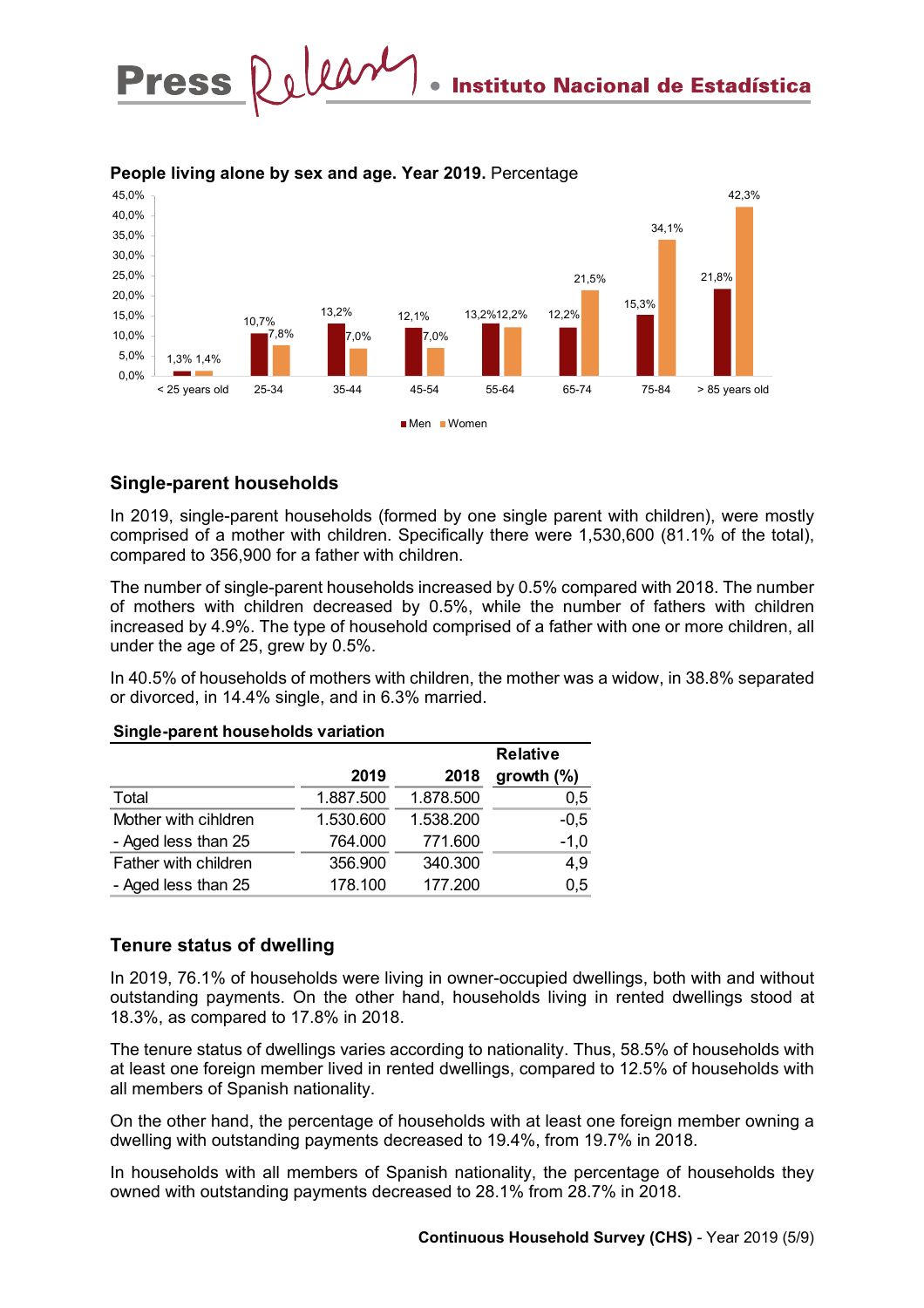

#### **Variation 2018-2019 in tenure status of the dwelling.** Percentage

## **Emancipation: people between 25 and 34 years old**

52.8% of young people between 25 and 29 years old lived with their parents or with one of them in 2019. This percentage has grown 4.3 points in the last six years. By sex, the percentage of non-emancipated was 60.7% for men and 44.8% for women.

On the other hand, the percentage of persons aged 30 to 34 who lived with their parents or with one of them stood at 24.5%, with an increase of 4.0 points since 2013. For men the percentage was 30.5% and for women 18.6%.



**Young people aged 25 to 34 living with their parents.** Percentage

## **Number of households and average size by Autonomous Community**

The greatest increases in the number of households in 2019 were in Andalucia (0.7%) and in Cantabria and the Comunitat Valenciana (both of which were 0.6%).

On the contrary, in the autonomous city of Melilla there was a decrease of 0.9%.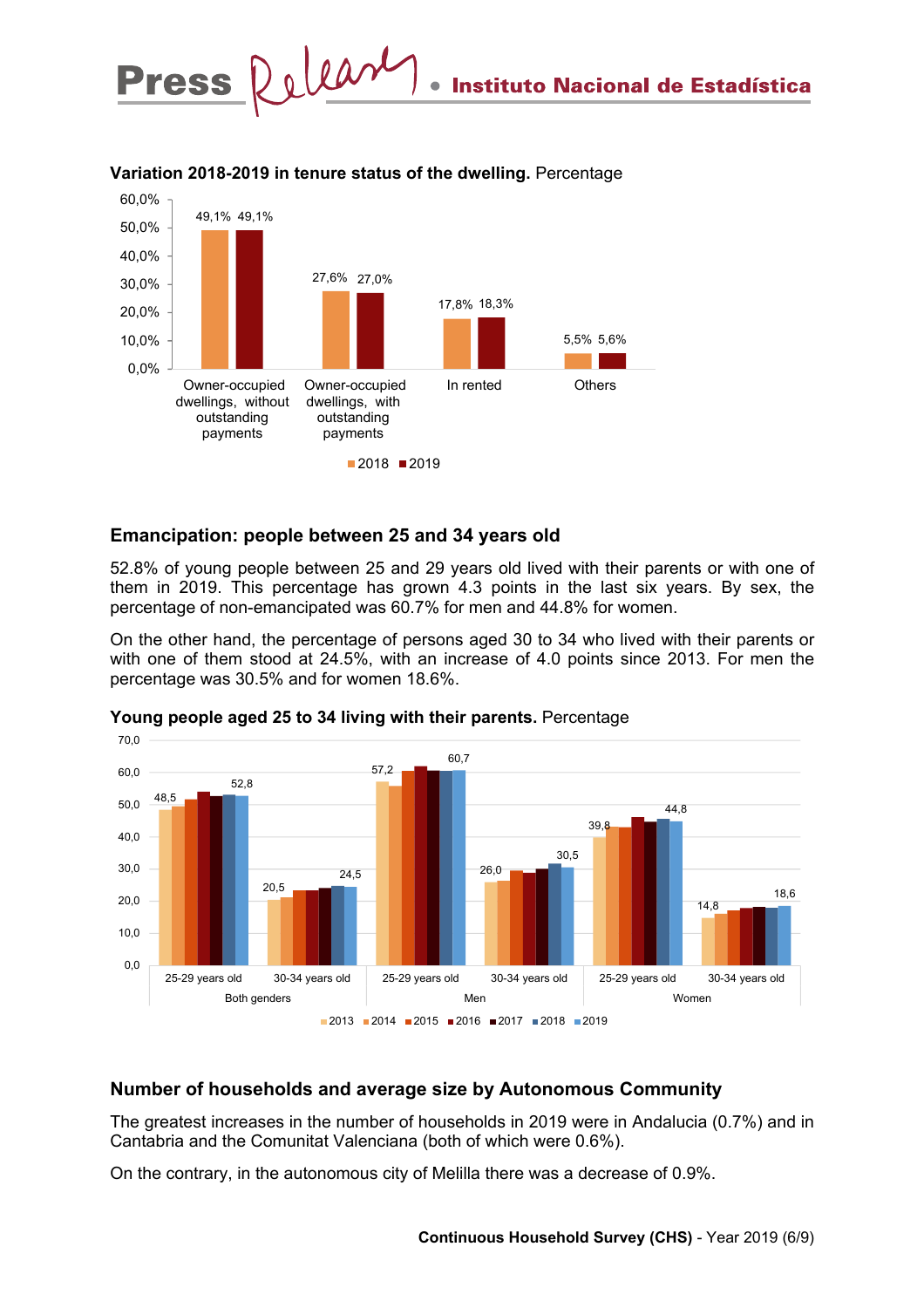

#### **Variation in number of households 2019 - 2018 by Autonomous City and Community.**



As for the average household size, the Autonomous Cities of Ceuta and Melilla showed the highest levels, with more than three people in both cases. This was followed by Región de Murcia (2.73 persons) and Illes Balears (2.61).

At the opposite end were Principado de Asturias (2.22 persons per household), Castilla y León (2.31) and País Vasco and Cantabria (2.38 both).

#### **Average household size by Autonomous Communities. Year 2019**

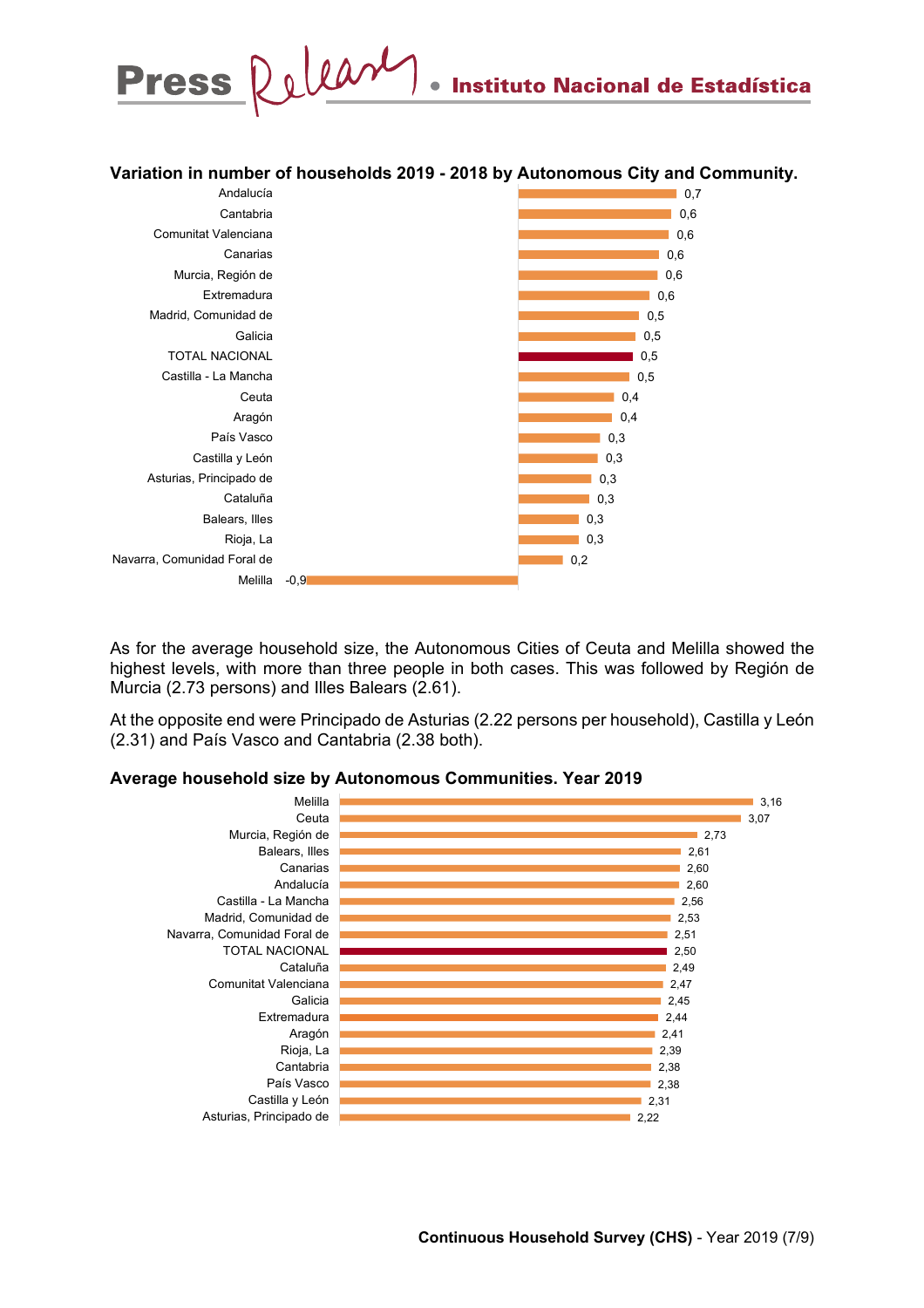The Autonomous Cities of Melilla (19.7%) and Ceuta (17.6%) and Región de Murcia (9.1%) had the highest percentages of households with five or more members. In turn, Principado de Asturias (2.6%), Castilla y León (3.5%) and País Vasco (4.1%) had the lowest percentages.

The Autonomous Communities with the highest percentage of one-person households were Principado de Asturias (30.5% of total households), Castilla y León (29.6%) and La Rioja (28.6%).

Meanwhile, the lowest percentages of single-person households were registered in the Autonomous Cities of Melilla (18.6%) and Ceuta (20.5%) and in Región de Murcia (21.1%).

| Size of the household       |          |          |          |          |            |  |  |  |
|-----------------------------|----------|----------|----------|----------|------------|--|--|--|
|                             | 1 person | 2 people | 3 people | 4 people | 5 and more |  |  |  |
| <b>TOTAL NACIONAL</b>       | 25,7%    | 30,4%    | 20,7%    | 17,4%    | 5,8%       |  |  |  |
| Andalucía                   | 23,7%    | 28,6%    | 21,1%    | 20,1%    | 6,4%       |  |  |  |
| Aragón                      | 27,5%    | 31,4%    | 20,3%    | 16,2%    | 4,6%       |  |  |  |
| Asturias, Principado de     | 30,5%    | 33,9%    | 21,5%    | 11,4%    | 2,6%       |  |  |  |
| Balears, Illes              | 23,7%    | 31,0%    | 20,6%    | 17,1%    | 7,6%       |  |  |  |
| Canarias                    | 23,9%    | 29,1%    | 22,8%    | 17,1%    | 7,1%       |  |  |  |
| Cantabria                   | 28,2%    | 30,8%    | 21,1%    | 15,6%    | 4,3%       |  |  |  |
| Castilla y León             | 29,6%    | 32,4%    | 19,7%    | 14,8%    | 3,5%       |  |  |  |
| Castilla - La Mancha        | 24,3%    | 29,4%    | 20,4%    | 20,0%    | 5,9%       |  |  |  |
| Cataluña                    | 26,0%    | 31,5%    | 20,1%    | 16,3%    | 6,1%       |  |  |  |
| Comunitat Valenciana        | 26,2%    | 30,6%    | 21,1%    | 17,1%    | 5,0%       |  |  |  |
| Extremadura                 | 26,6%    | 30,3%    | 20,2%    | 18,7%    | 4,2%       |  |  |  |
| Galicia                     | 26,0%    | 31,1%    | 22,1%    | 15,1%    | 5,7%       |  |  |  |
| Madrid, Comunidad de        | 25,7%    | 30,2%    | 20,1%    | 17,5%    | 6,4%       |  |  |  |
| Murcia, Región de           | 21,1%    | 28,5%    | 20,8%    | 20,4%    | 9,1%       |  |  |  |
| Navarra, Comunidad Foral de | 26,9%    | 29,7%    | 19,4%    | 18,0%    | 6,0%       |  |  |  |
| País Vasco                  | 27,9%    | 32,2%    | 19,8%    | 16,0%    | 4,1%       |  |  |  |
| Rioja, La                   | 28,6%    | 31,2%    | 20,0%    | 15,6%    | 4,6%       |  |  |  |
| Ceuta                       | 20,5%    | 22,0%    | 20,5%    | 19,4%    | 17,6%      |  |  |  |
| Melilla                     | 18,6%    | 22,3%    | 17,4%    | 22,3%    | 19,7%      |  |  |  |

# **Percentage of households according to the size by Autonomous Community. Year 2019**

#### **Data Review and Updates**

Press Releary

The data published today is final and is not subject to further revision. All results are available on INEBase.